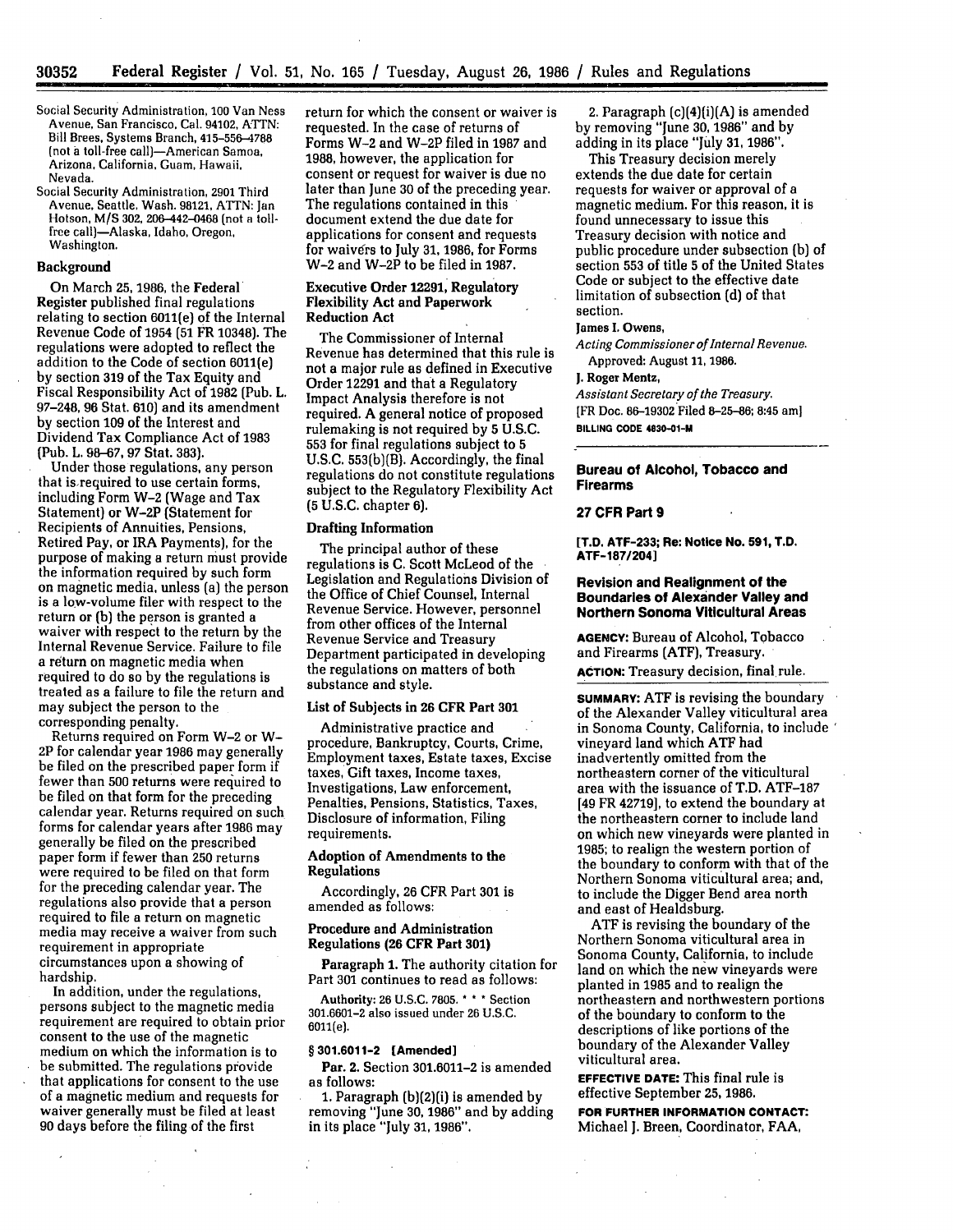Wine and Beer Branch, Bureau of Alcohol, Tobacco and Firearms, Ariel Rios Federal Building, Room 6237, Washington, **DC** 20226, Telephone: (202) 566-7626.

### **SUPPLEMENTARY INFORMATION:**

#### Background

With the issuance of T.D. ATF-187 on October 24, 1984, and T.D. ATF-204 on May **17, 1985,** ATF established, respectively, the Alexander Valley and the Northern Sonoma viticultural areas on Sonoma County, California.

#### *Petition No. 1*

On January **25,1985, ATF** received a petition for revision of the northeastern corner of the Alexander Valley viticultural area to include sections **33** and 34, Township 12 **N.,** Range **10** W. Both sections are in Sonoma County and adjoin the Sonoma County-Mendocino County line. The area within these sections, approximately 2.4 square miles or **1,536** acres, consists of uplands at elevations between **1,600** feet and 2,400 feet above sea level on Pine Mountain. Within the area there are **57.5** acres of vineyards consisting of one established vineyard (1974) of 13 acres and four newly planted vineyards **(1985)** of **3, 8, 11,** and 22.5 acres, respectively.

Based on the evidence submitted with this petition, ATF finds that the land in the area shares similar geological history, topographical features, soils, and climatic conditions as adjoining land within the previously established boundary of the viticultural area.

#### *Northern Sonoma*

ATF's decisions to establish and now to revise the boundary of the Alexander Valley viticultural area affect the boundary of the Northern Sonoma viticultural area.

In the preamble to the notice proposing the Northern Sonoma viticultural area, **ATF** stated its intention to have the proposed boundary coincide generally with the "outer" portions of the boundaries of the Alexander Valley, Dry Creek Valley, Russian River Valley and Knights Valley viticultural areas. In the preamble to T.D. ATF-204, **ATF** repeated this statement.

In reviewing the petition to revise the Alexander Valley boundary, however, **ATF** discovered that the statement in the preceding paragraph, while conforming to **ATF's** expressed intentions, was not in agreement with the final rule in T.D. ATF-204. **ATF** attributes this discrepancy to the fact that in T.D. **ATF-187 ATF** compressed the eastern and western legs of the boundary of the Alexander Valley

viticultural area but failed to incorporate conforming changes in T.D. ATF-204.

The revised Northern Sonoma boundary includes the site of the vineyard established in 1974 in section **33,** T. 12 **N.,** R. **10** W., as well as the sites of the fourvineyards planted in **1985** in section 34, T. 12 **N.,** R. **10** W.

In addition, the revisions of the northeastern and northwestern portions of the boundary effectively exclude approximately **32.5** square miles of rugged mountainous terrain on which **ATF** had found no evidence of viticulture via the rulemaking process for establishment of the Alexander Valley viticultural area.

#### *Petition No. 2*

T.D. **ATF-187** established the southern portion of the boundary of the Alexander Valley viticultural area along a ridge of low-lying hills to the north of the Digger Bend area which is north and east of Healdsburg. T.D. **ATF-159** [48 FR 48813 issued October 21, **1983,** established the northern portion of the boundary of the Russian Rivet Valley viticultural area along this same ridge of hills.

Based on the evidence submitted in a petition filed on January **16,** 1986, ATF finds that the Digger Bend area has climate, soil, and other features which are common to the Alexander Valley viticultural area. Accordingly, ATF is amending the southern portion of the boundary of the Alexander Valley viticultural area to include the land arid vineyards in the Digger Bend area. The southern portion of the boundary of the Alexander Valley viticultural area is extended to encompass approximately **8** square miles or 5,120 acres of which **275** acres are devoted to vineyards.

#### Amended Boundaries

The description of the boundary of the established Alexander Valley viticultural area, as found in **27** CFR 9.53(c), is amended **(1)** to provide for inclusion of sections **33** and 34, Township 12 **N.,** Range **10** W., and portions of sections **3 and 4,** Township 11 **N.,** Range **10** W., **(U.S.G.S.** "Asti" Quadrangle **7.5** minute series map), (2) to effect a minor conforming change in the western portion of the boundary at the southwest corner of section 1, T. 11 **N.,** R. 11 W., and (3) to extend the boundary from the southwestern corner at State Highway **101** east and south to Fitch Mountain and Black Peak, effectively creating overlapping of the Alexander Valley and Russian River Valley viticultural areas at Digger Bend.

ATF is revising the boundary of the Northern Sonoma viticultural area, as found in **27** CFR 9.70, **(1)** to include part of section **3,** T. **11** N., R. 10 W., and the entirety of section 34, T. 12 **N.,** R. **10** W., (U.S.G.S. "Sonoma County, **CA"** map dated **1970,** scale 1:100,000) and (2) to align the northeastern and northwestern portions of the boundary with the  eastern and western portions of the boundary for the Alexander Valley viticultural area.

#### **Comments**

**ATF** received two written comments addressing two different aspects of the proposal.

One commenter opposed any further dilution of the appellation "Alexander Valley" **by** amendments which would increase the land area within the viticultural area. However, this commenter did not dispute any of the data submitted **by** either petitioner.

The second commenter, the petitioner for the pending Coastal Sonoma viticultural area, opposed inclusion of the Digger Bend area within the Russian River Valley viticultural area. This commenter states that the Digger Bend area should be removed from the Russian River Valley viticultural area since "(F)rom a climatic point of view, the boundary of the Russian River Valley as it was first proposed was a good first approximation, but not entirely accurate."

The establishment and subsequent revision of a viticultural area is dependent upon the finding by ATF that the area is distinctive from surrounding areas pursuant to the criteria prescribed in **27** CFR 4.25(e)(2). It is the responsibility of the petitioner(s) to submit evidence distinguishing the land area within the boundary from that excluded **by** the boundary line.

ATF finds that the evidence submitted **by** the petitioner for the Digger Bend revision supports the proposal in Notice No. **591** to include the Digger Bend area within the Alexander Valley and Russian River Valley viticultural areas. ATF's review of the data submitted **by** the petitioner, the letter from the former agricultural advisor for Sonoma County, the topography of the Digger Bend area in relation to areas to its north and south, and the limited thermograph readings, supports consideration of the Digger Bend area as being transitional between the "Coastal Warm" Alexander Valley and the "Coastal Cool" Russian River Valley. At the time of publishing Notice No. **591,** ATF found little data to support a revision of the boundary of the Russian River Valley viticultural area to exclude the Digger Bend area. Upon the receipt of a petition containing such evidence, however, ATF would consider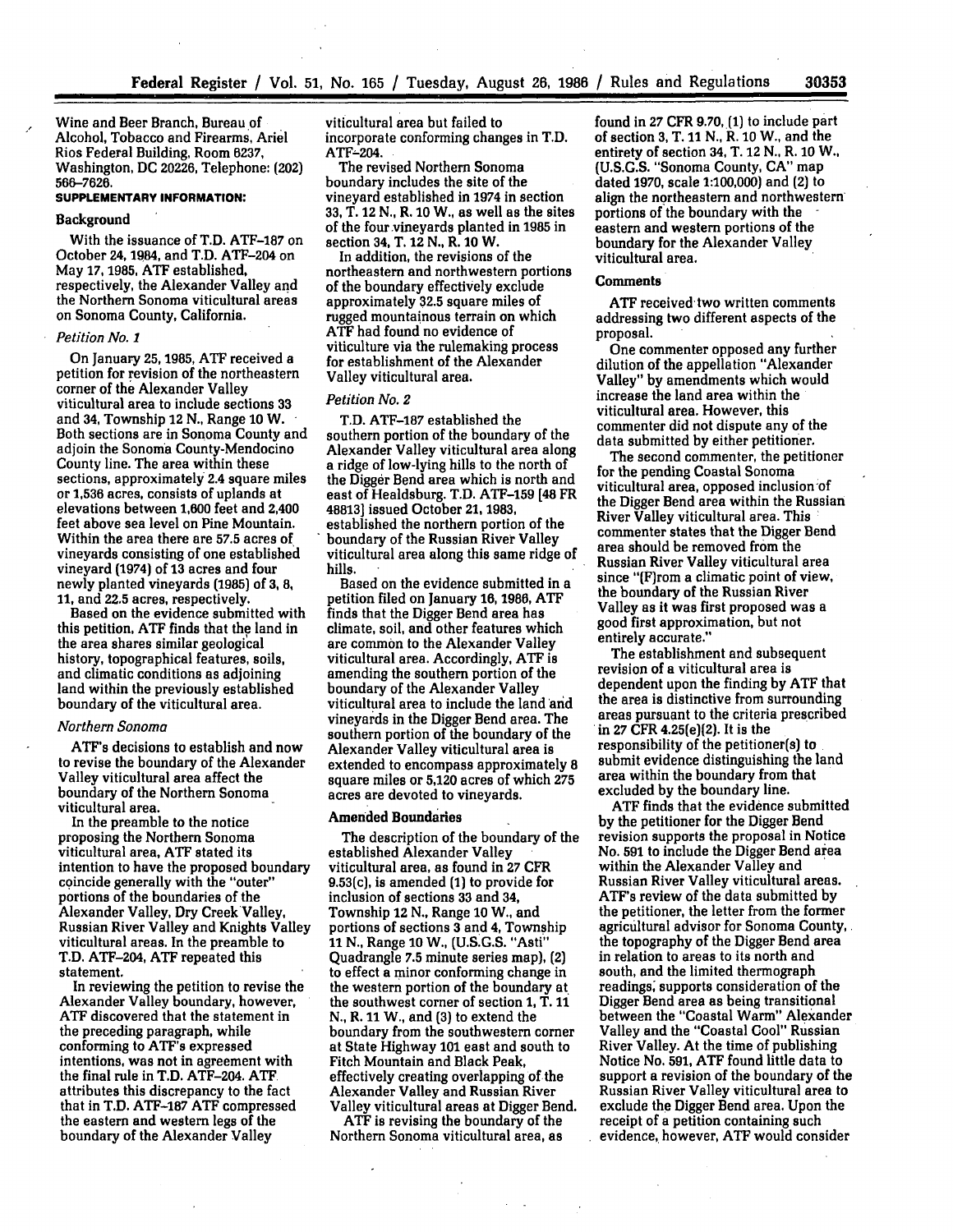proposing a revision of the boundary **of** the Russian River Valley viticultural area at a later date.

## Regulatory Flexibility **Act**

The provisions of the Regulatory Flexibility Act relating to a final regulatory flexibility analysis **(5 U.S.C.** 604) are not applicable to this final rule because it will not have a significant economic impact on a substantial number of small entities. The final rule will not impose, or otherwise cause, a significant increase in reporting, recordkeeping, or other compliance burdens on a substantial number of small entities. The final rule is not expected to have significant secondary or incidental effects on a substantial number of small entities.

Accordingly, it is hereby certified under the provisions of section **3** of the Regulatory Flexibility Act (5 U.S.C. **605(b))** that this final rule will not have a significant economic impact on a substantial number of small entities.

#### Compliance with Executive Order **12291**

In compliance with Executive Order **12291** issued February **17, 1981, ATF** has determined that this final rule is not a "major rule" since it will not result in:

(a) An annual effect on the economy of **\$100** million or more;

(b) A major increase in costs or prices for consumers, individual industries, Federal, State, or local government agencies, or geographic regions; and,

(c) Significant adverse effects on competition, employment, investment, productivity, innovation, or on the ability of United States-based enterprises to compete with foreignbased enterprises in domestic or export markets.

# Paperwork Reduction Act

The provisions of the Paperwork Reduction Act of **1980,** Pub. L. 96-511, 44 **U.S.C.** Chapter **35,** and its implementing regulations, **5** CFR Part **1320,** do not apply to this final rule because no requirement to collect information is imposed.

## **List** of Subjects in **27 CFR Part 9**

Administrative practice and procedure, Consumer protection, Viticultural areas, and Wine.

## Drafting Information

The author of this document is Michael **J.** Breen, **FAA,** Wine and Beer Branch, Bureau of Alcohol, Tobacco and Firearms.

## Authority and Issuance

Title **27,** Code of Federal Regulations, Part **9,** American Viticultural Areas, is amended as follows:

# **PART 9-[AMENDED]**

Par. **1.** The authority citation for 27 CFR Part **9** continues to read as follows: Authority: **27 U.S.C. 205.**

Par. 2. **ATF** is amending **§ 9.53** of Subpart **C** of Title **27,** Code of Federal Regulations, Part **9, by** revising paragraphs (c)(3) through (c)(5) and (c)(21) through (c)(24), removing paragraphs (c)(25) and (c)(26), revising and redesignating paragraph (c)(27) as (c)(25), redesignating paragraphs (c)(28) through (c)(39) as paragraphs (c)(26) through (c)(37), removing paragraph (c)(40), and adding new paragraphs  $(c)(38)$  through  $(c)(40)$  to read as follows:

# **§9.53** Alexander **Valley. a ar \* \* a**

(c) *Boundary.* **a** *\* \**

(3) Then east southeasterly in a straight line to the southeast comer of section 2, T. 11 **N.,** R. **11** W.;

(4) Then south southeasterly in a straight line to the southeast corner of section 24, T. 11 **N.,** R. 11 W.;

**(5)** Then southeasterly in a straight line across sections **30, 31** and **32,** T. 11 **N.,** R.. **10** W., to the point at **3845'** N. latitude and **123\*00' E.** longitude in section **5,** T. **10** N., R. **10** W.;

(21) Then southeasterly in a straight line approximately **11,000** feet to the 991 foot peak of Fitch Mountain;

(22) Then east southeasterly approximately **7,000** feet in a straight line to the peak identified as having an elevation of **857** feet;

(23) Then east southeasterly approximately **1,750** feet to the peak identified as Black Peak;

(24) Then southeasterly approximately **7,333** feet to the peak identified as having an elevation of **672** feet;

(25) Then northeasterly approximately **5,000** feet in a straight line to the point of confluence of Brooks Creek with the Russian River in T. **9 N.,** R. **8** W., on the Healdsburg Quadrangle map;

**(38)** Then east-northeasterly approximately **10,000** feet in a straight line to the southeast corner of section 34, T. 12 **N.,** R. **10 W.;**

**(39)** Then north along the east boundary of section 34, T. 12 **N.,** R. **10** W., to the northeast comer of section 34, T. 12 **N.,** R. **10** W.;

(40) Then west along the north' boundaries of sections 34 and **33,** T. 12 **N.,** R. **10** W., to the point of beginning. \* **\*** A \*

Par. **3. ATF** is amending § **9.70** of Subpart **C** of Title **27,** Code of Federal Regulatons, Part **9, by** revising paragraphs **(b),** (c) introductory text,  $(c)(1)$ , and  $(c)(11)$  through  $(c)(14)$ , redesignating paragraph (c)(15) as (c)(19), adding new paragraphs (c)(15) through (c)(18), redesignating paragraphs (c)(18) through (c)(23) as paragraphs (c)(23) through (c)(28) adding new paragraphs (c)(20) through **(C)(22)** to read as follows:

#### **§ 9.70 Northern Sonoma.**

*(b) Approved maps.* The approved maps for determining the boundary of the Northern Sonoma viticultural area are the **U.S.G.S.** Topographical Map of Sonoma County, California, scale **1:100,000,** dated **1970,** and the Asti Quadrangle, California, **7.5** minute series (Topographic) Map, dated **1959,** photorevised **1978.**

(c) *Boundary.* The Northern Sonoma Viticultural area is located in Sonoma County, California. The boundary description in paragraphs (c)(1) through (c)(28) of this section includes (in parentheses) the local names of roads which are not identified **by** name on the map

**(1)** On the **U.S.G.S.** Topographical Map of Sonoma County, California, the beginning point is the point, in the town of Monte Rio, at which a secondary highway (Bohemian Highway) crosses the Russian River.

**(11)** The boundary proceeds north northwesterly in a straight line to the southeast corner of Section 14, Township **10** North, Range 9 West.

(12) The boundary proceeds north northwesterly in a straight line to the most eastern point of the northeastern line of Tzabaco land grant.

**(13)** The boundary proceeds westnorthwesterly along the northeastern line of the Tzabaco land grant.

(14) On the Asti Quadrangle **7.5** minute series map, the boundary proceeds west-northwesterly in a straight line to the point on a peak identified as having an elevation of **830** feet.

**(15)** The boundary proceeds northwesterly **13,350** feet in a straight line to the point on a peak identified as having an elevation of **1,070** feet.

(16) The boundary proceeds northwesterly in a straight line to the point on a peak identified as having an elevation of **1,301** feet.